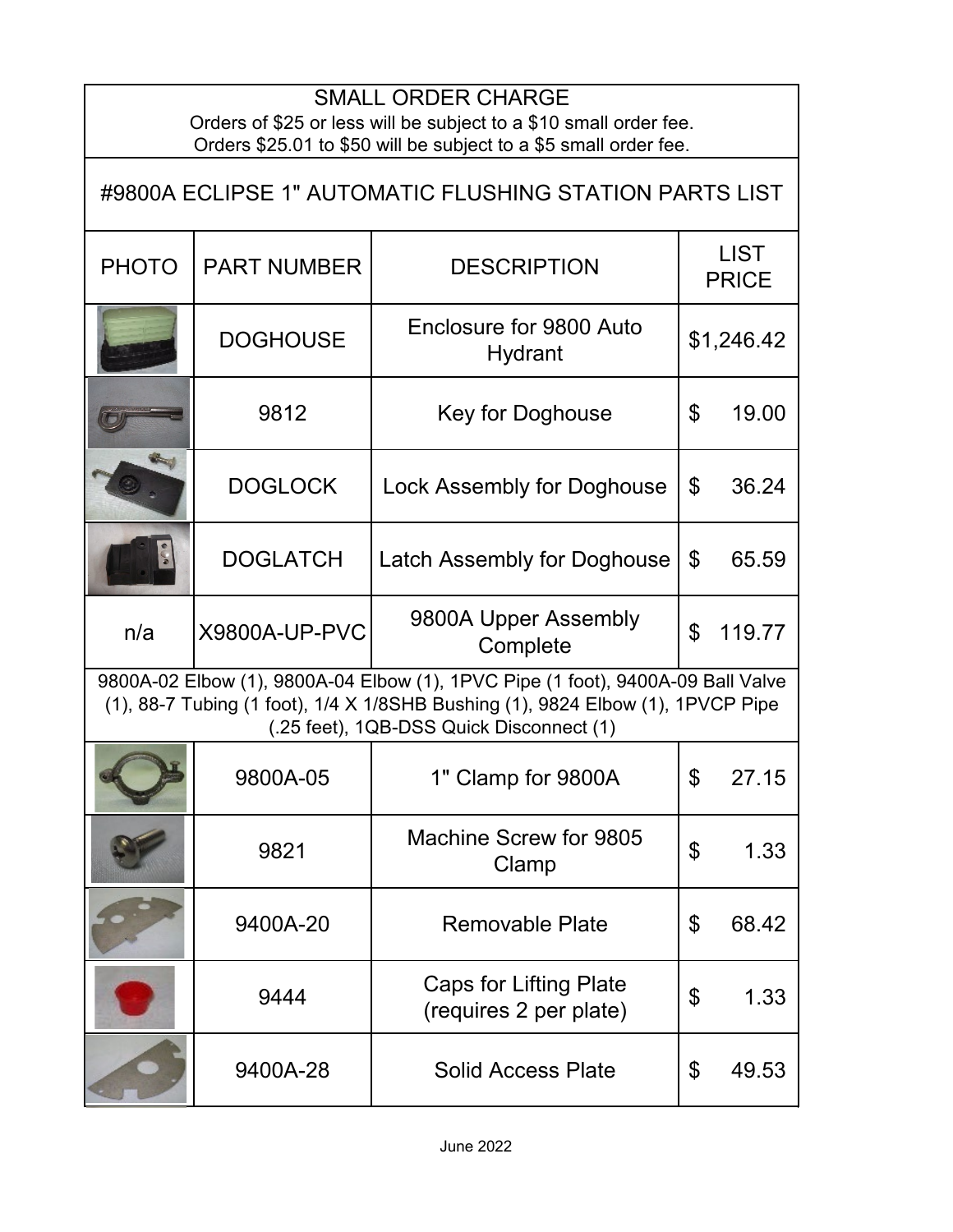|                                                                                                                                                                                                            | 9800A-06 | Knob for Access Plate                                 | \$                    | 12.90  |  |
|------------------------------------------------------------------------------------------------------------------------------------------------------------------------------------------------------------|----------|-------------------------------------------------------|-----------------------|--------|--|
|                                                                                                                                                                                                            | 9455     | <b>Chain for Controller</b><br>(price per foot)       | $\mathfrak{L}$        | 5.72   |  |
|                                                                                                                                                                                                            | 9456     | <b>Holder for Controller</b>                          | \$                    | 22.44  |  |
|                                                                                                                                                                                                            | 9431     | <b>Controller Holder Cover</b>                        | \$                    | 9.53   |  |
|                                                                                                                                                                                                            | X9517-BG | Controller with Battery for<br>9400 or 9800           | \$                    | 546.90 |  |
| 9517 Controller (1), 9518 Battery (2), 9434 Cover (1), 9412 Wire Connector (2), 9414<br>Wire Recepticle (1)                                                                                                |          |                                                       |                       |        |  |
|                                                                                                                                                                                                            | 9434     | <b>Controller Cover Buttons</b>                       | $\mathfrak{L}$        | 9.71   |  |
|                                                                                                                                                                                                            | X458200  | <b>Solenoid with Connects</b><br>(specify bury depth) | \$                    | 109.45 |  |
| HV458200 Solenoid (1), 9411 Wire Pins (2), 9413 Recepticle (1), 9415 Red Wire<br>(specify bury), 9416 Black Wire (specify bury), 9417 Butt Splicers (2), 9418 Heat<br>Shrink (.25), 9445 Heat Shrink (.25) |          |                                                       |                       |        |  |
|                                                                                                                                                                                                            | 1QD-DSS  | 1" Stainless Type "D" Quick<br><b>Disconnect</b>      | \$                    | 75.89  |  |
|                                                                                                                                                                                                            | 1QD-ASS  | 1" Stainless Quick Disconnect<br>"A"                  | $\mathfrak{P}$        | 44.13  |  |
|                                                                                                                                                                                                            | X9448-49 | Auto Drain for 3' Bury or less                        | \$                    | 135.79 |  |
| 9448 Auto Drain (1), 9449 Spring (1)                                                                                                                                                                       |          |                                                       |                       |        |  |
|                                                                                                                                                                                                            | 9449     | Spring for Auto Drain 3' bury<br>or less              | $\boldsymbol{\theta}$ | 6.25   |  |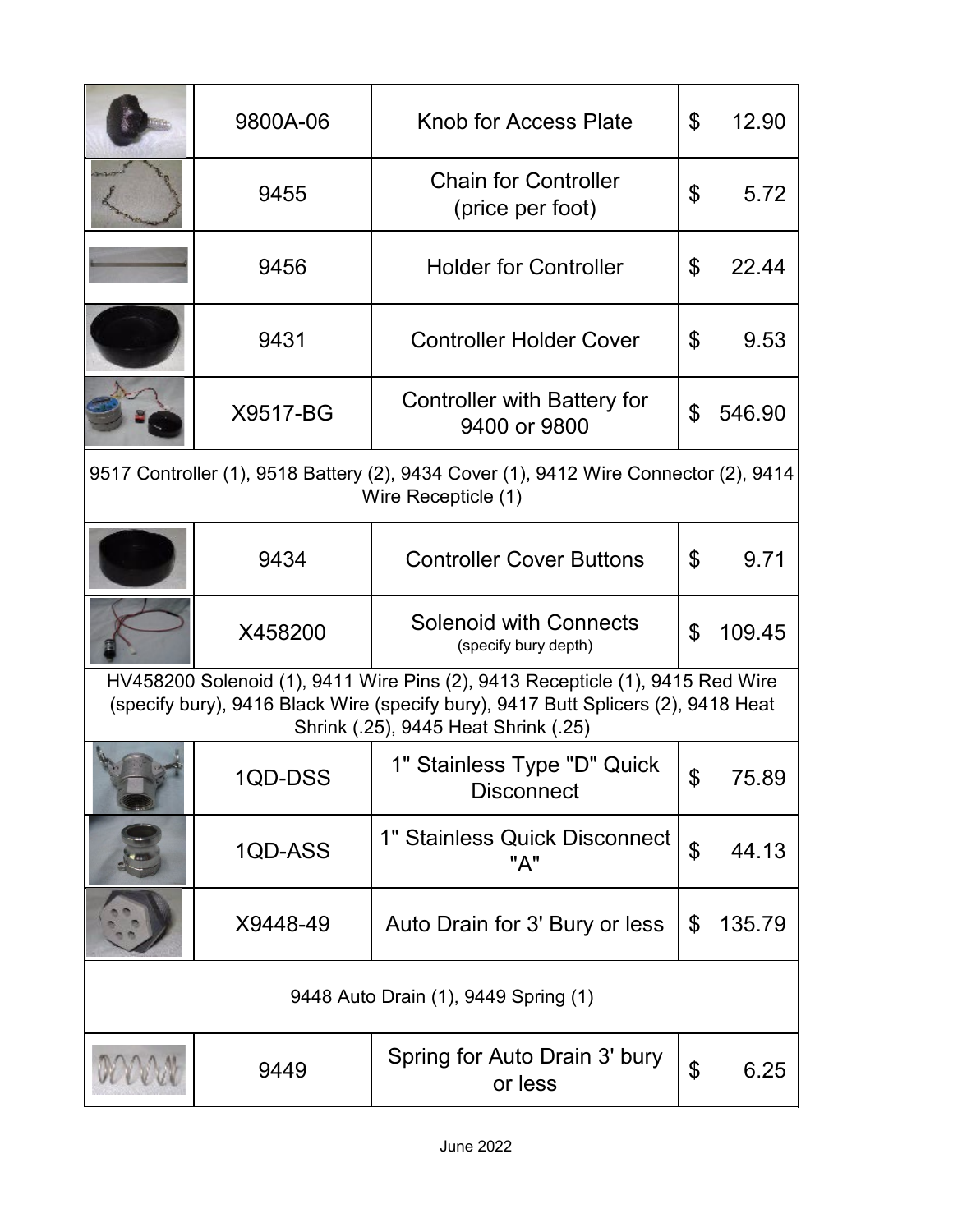|                                                | 9520               | 1" PGV Valve                                          | \$                        | 103.44                      |  |
|------------------------------------------------|--------------------|-------------------------------------------------------|---------------------------|-----------------------------|--|
|                                                | 9433               | <b>Solenoid Cover</b>                                 | $\boldsymbol{\mathsf{S}}$ | 2.01                        |  |
|                                                | X9400A-05          | Valve Piston with O-Rings                             | \$                        | 64.54                       |  |
| 9400A-05 Piston (1), 9400A-21 O-Ring (3)       |                    |                                                       |                           |                             |  |
|                                                | 9400A-21           | <b>Valve Piston O-Ring</b><br>(requires 3 per piston) | $\mathfrak{L}$            | 1.46                        |  |
|                                                | 9400A-06           | <b>Valve Cylinder</b>                                 | $\mathfrak{L}$            | 124.69                      |  |
|                                                | 9400A-30           | <b>Debris Plate</b>                                   | $\mathfrak{L}$            | 271.70                      |  |
| #9800A ECLIPSE 1" AUTOMATIC OPTIONS PARTS LIST |                    |                                                       |                           |                             |  |
|                                                |                    |                                                       |                           |                             |  |
| <b>PHOTO</b>                                   | <b>PART NUMBER</b> | <b>DESCRIPTION</b>                                    |                           | <b>LIST</b><br><b>PRICE</b> |  |
|                                                | X9448-50           | Auto Drain for 3.5' to 6' Bury                        | $\frac{1}{2}$             | 136.01                      |  |
|                                                |                    | 9448 Auto Drain (1), 9450 Spring (1)                  |                           |                             |  |
|                                                | 9450               | Spring for Auto Drain 3.5' to 6'<br>bury              | $\mathfrak{S}$            | 10.12                       |  |
|                                                | X9448-54           | Auto Drain for 6.5' Bury or<br>more                   | \$                        | 136.40                      |  |